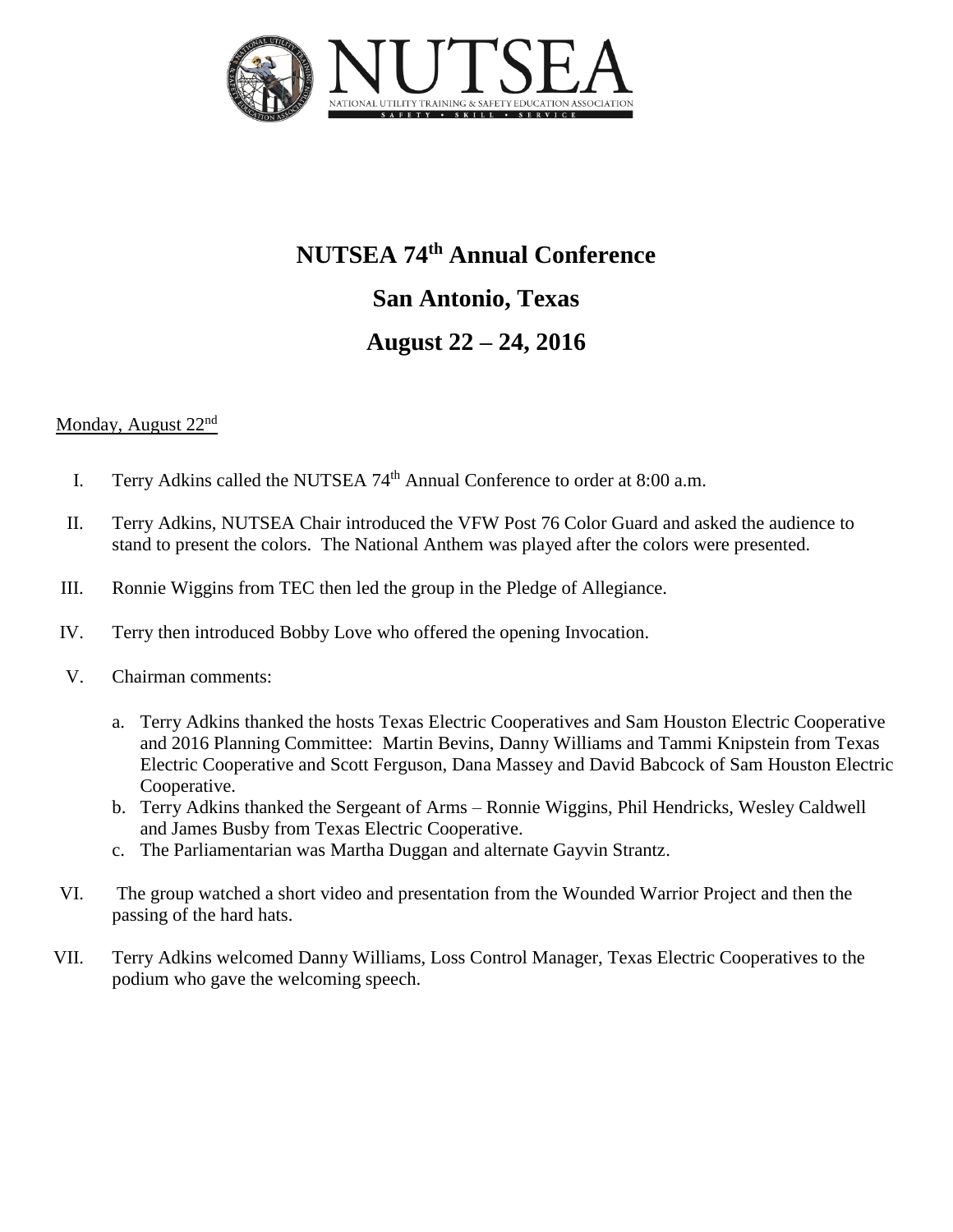VIII. Terry Adkins introduced the Board of Directors:

Vice Chair – Glenn Cunningham, GA Secretary – Jim Ed Burris, KY Treasurer – Terry Ebright, SD

1 Year Director – Michael Williams, CO 1 Year Director – Micheal Weltzheimer, MS

2 Year Director – Jim Carpenter, MI 2 Year Director – Aarron Graham, LA

3 Year Director – Wade Hurst, OK 3 Year Director – Jason Saunders, AL

Past Chair – Bobby Love, SC

- IX. Terry Adkins called for a Quorum from the Sergeant of Arms. A Quorum was confirmed by Ronnie Wiggins and the business meeting was called to order.
- X. Terry welcomed Wade Hurst to the podium and presented the following for active membership into NUTSEA:

On behalf of the membership committee, Wade reported that there were 55 total applications for membership and associate membership representing 24 states. The committee is recommending 48 for membership and 7 for associate membership.

The 48 nominees for membership are:

David Akers, South River EMC, NC Brenda Atkins, Seminole Electric Cooperative, Inc., FL Nancy Ballard, North Carolina EMC, NC Eric Chumbley, South Kentucky RECC, KY Rickey Cummings, Dixie Electric Membership Co., LA Troy Dahl, Dairyland Power Cooperative, WI Marcus Dahlquist, East Central Energy, MN Travis Denison, South Dakota REA, SD Jeff Denton, Central Electric Cooperative, PA Joe Donald, Dixie Electric Power Association, MS Micheal Farley, Basin Electric Power Cooperative, ND Trish Fenton, Roosevelt County Electric Co-op, NM Kelly Grones, South Texas Electric Cooperative, TX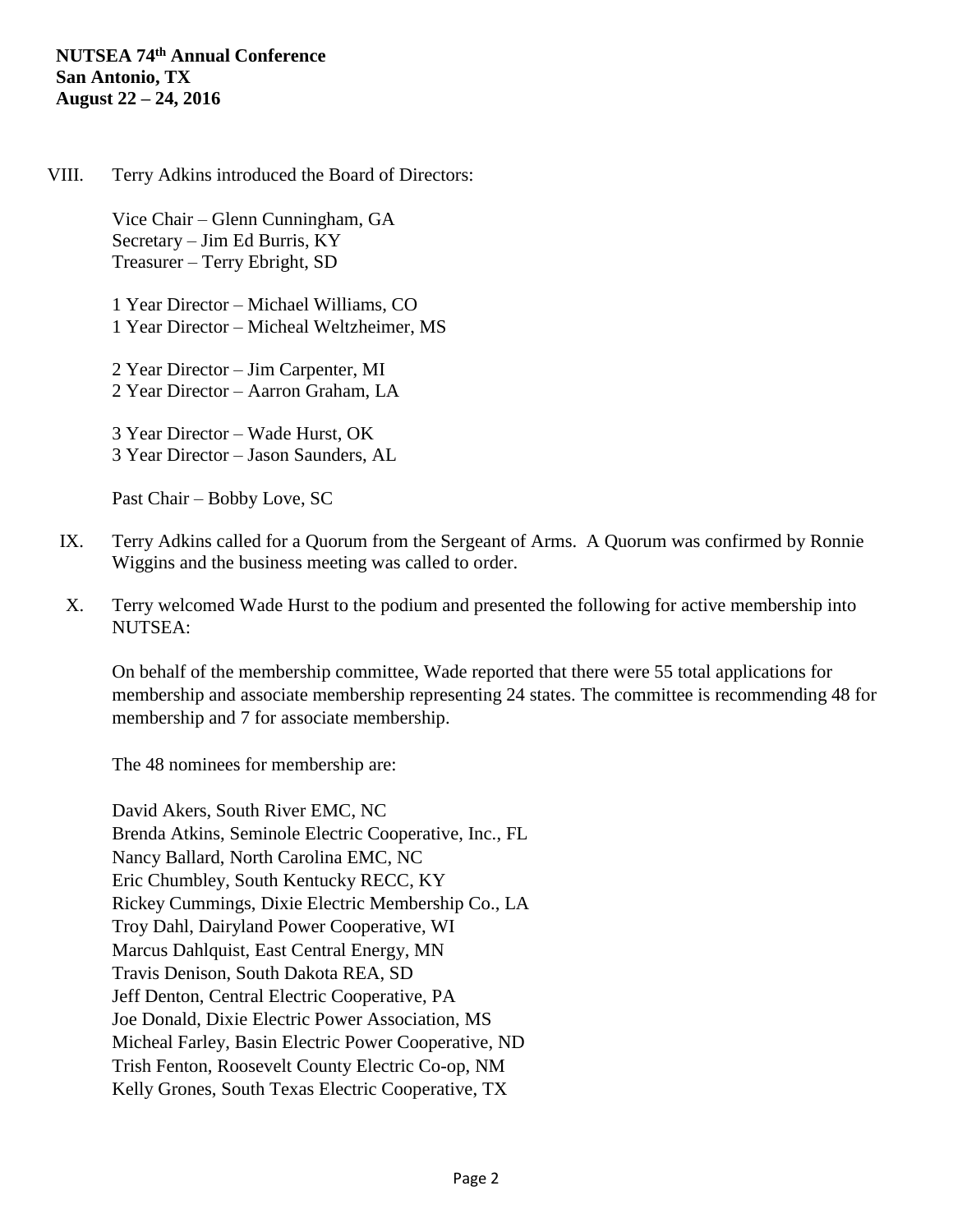Gene Hale, Meriwether Lewis Electric Cooperative, TN Amy Hamm, East Kentucky Power Cooperative, KY Steven Hopkins, Duck River EMC, TN Warren Huggins, Farmers Electric Coop, TX Julie Jelen, Minnesota Municipal Utility Assoc, MN James Jouett, San Bernard Electric Cooperative, TX Adam Lock, Northeastern REMC, IN Tyler Lonsdale, Western Farmers Electric Cooperative, OK Russell McCasland, Cooke County Electric Cooperative, TX Curtis Miles, Moon Lake Electric, UT Kevin Mizzell, Berkeley Electric Cooperative, Inc., SC Gregg Morrell, SECO Energy, FL Mark Mosley, Suwannee Valley Electric Cooperative, FL Mike Myers, Jackson Electric Cooperative, TX Joseph (Todd) Neville, Florida Public Utilities, FL Larry Oetken, Nebraska Rural Electric Association, NE Jacob Overhultz, Dixie EMC, AL Jason Patton , HILCO Electric Cooperative, TX Craig Peay, Bowling Green Municipal Utilities, KY Timothy Phegley, Tennessee College of Applied Technology, TN Robert Pippin, Big Country EC, TX Michael Ramsey, South Kentucky RECC, KY Megan Randolph, Glades Electric Cooperative, FL John Roberts, Talquin Electric Cooperative, FL Jason Smith, Berkeley Electric Cooperative, Inc., SC Walt Stephens, Florida Keys EC, FL Bruce Stumpe, Association of Missouri Electric Coops, MO Michael Sullins, Cullman Electric Cooperative, AL Buck Taylor, Arizona G&T Cooperatives, AZ Scott Thieret, Boone Electric Cooperative, MO Keith Twitty, AREA, AL Stephen Wehner, North Carolina EMC, NC Jeff Whatley, Alabama Rural Electric Association, AL Brent Wiltbank, Graham County EC, AZ Jim Wolfe, Iowa Association of Electric Coops, IA

The 7 nominees for associate membership are:

Brent Fischer, Novinium, WA William (Shelton) Gilmore, Bartlett Electric Cooperative, TX Rachael Harms, Hi-Line Engineering, AL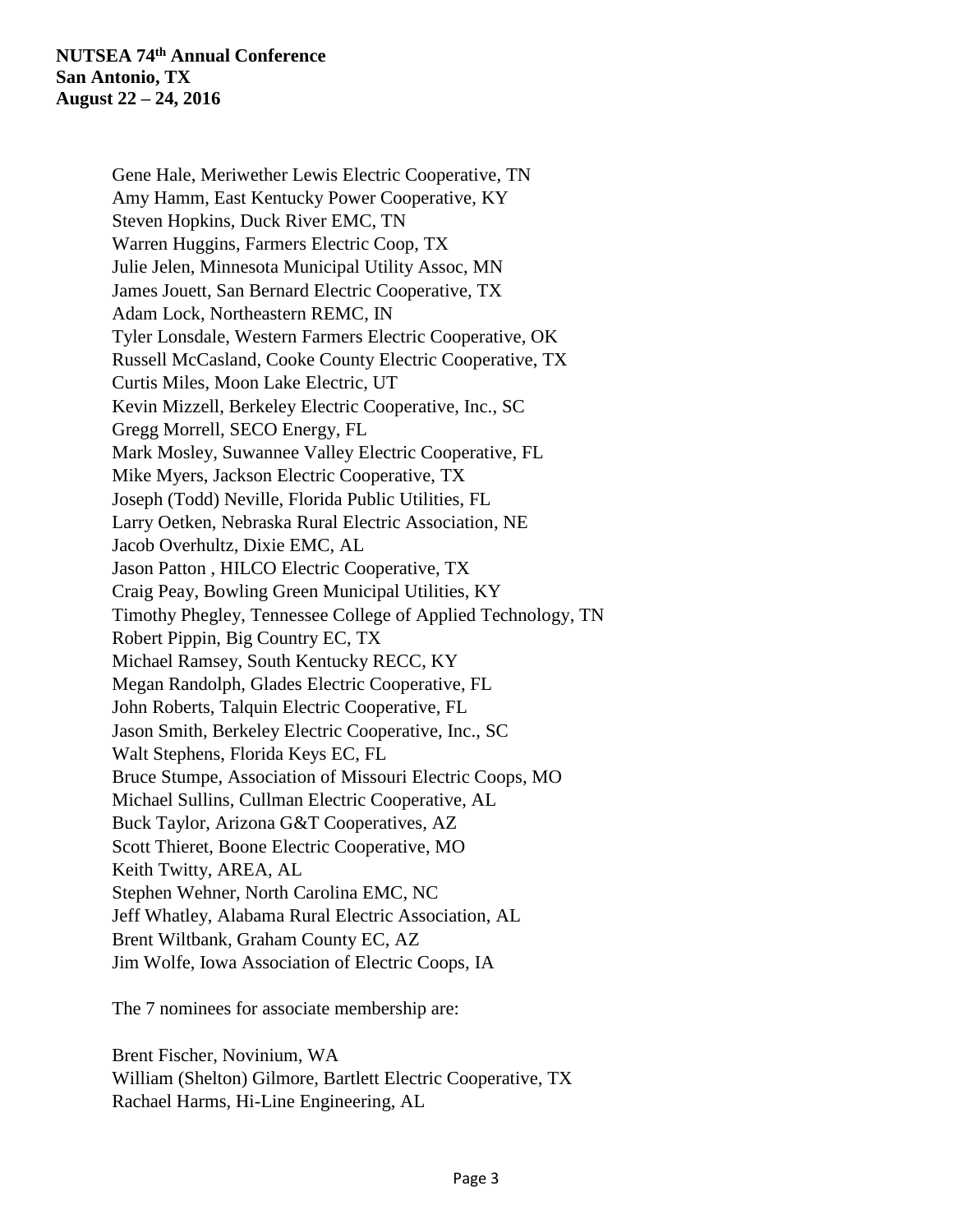Mel (Hutch) Hutchison, ARECA Insurance Exchange, AK Wayne McKee, Pedernales Electric Cooperative, TX Gordon (Mike) Roberts, MikeR Pro Safety Eric VanPraag, Bartlett Electric Cooperative, TX

There was a motion and second to approve the new members and associate members. Terry asked those present to stand and be recognized.

Terry took a moment to recognize any past chairmen that were in attendance: Mike Bergeaux, Kenny Guffey, Jim Wright and Bobby Love.

XI. Nominating Committee: Terry welcomed Bobby Love, Chair of the Committee. Bobby introduced the proposed slate of Executive Committee Nominees for 2016 – 2017:

> Chairman – Glenn Cunningham, GA Vice Chair – Jim Ed Burris, KY Secretary – Terry Ebright, SD Treasurer – Micheal Weltzheimer, MS

> 1 Year Director – Aarron Graham, LA 1 Year Director – Jim Carpenter, MI

> 2 Year Director – Wade Hurt, OK 2 Year Director – Jason Saunders, AL

3 Year Director – Greg McKoy, GA 3 Year Director – David Phaup, VA

Past Chair – Terry Adkins, IN

Office of NUTSEA Chair: Glenn Cunningham was nominated by the NUTSEA Nominating Committee. There being no nominations from the floor Glenn was voted into the position.

Office of NUTSEA Vice-Chair: Jim Ed Burris was nominated by the NUTSEA Nominating Committee. There being no nominations from the floor Jim Ed was voted into the position.

Office of NUTSEA Secretary: Terry Ebright was nominated by the NUTSEA Nominating Committee. There being no nominations from the floor Terry Ebright was voted into the position.

Office of NUTSEA Treasurer: Micheal Weltzheimer was nominated by the NUTSEA Nominating Committee. There being no nominations from the floor Micheal was voted into the position.

1 Year Directors: Aarron Graham and Jim Carpenter move up from Two Year Directors.

2 Year Directors: Wade Hurst and Jason Saunders move up from Three Year Directors.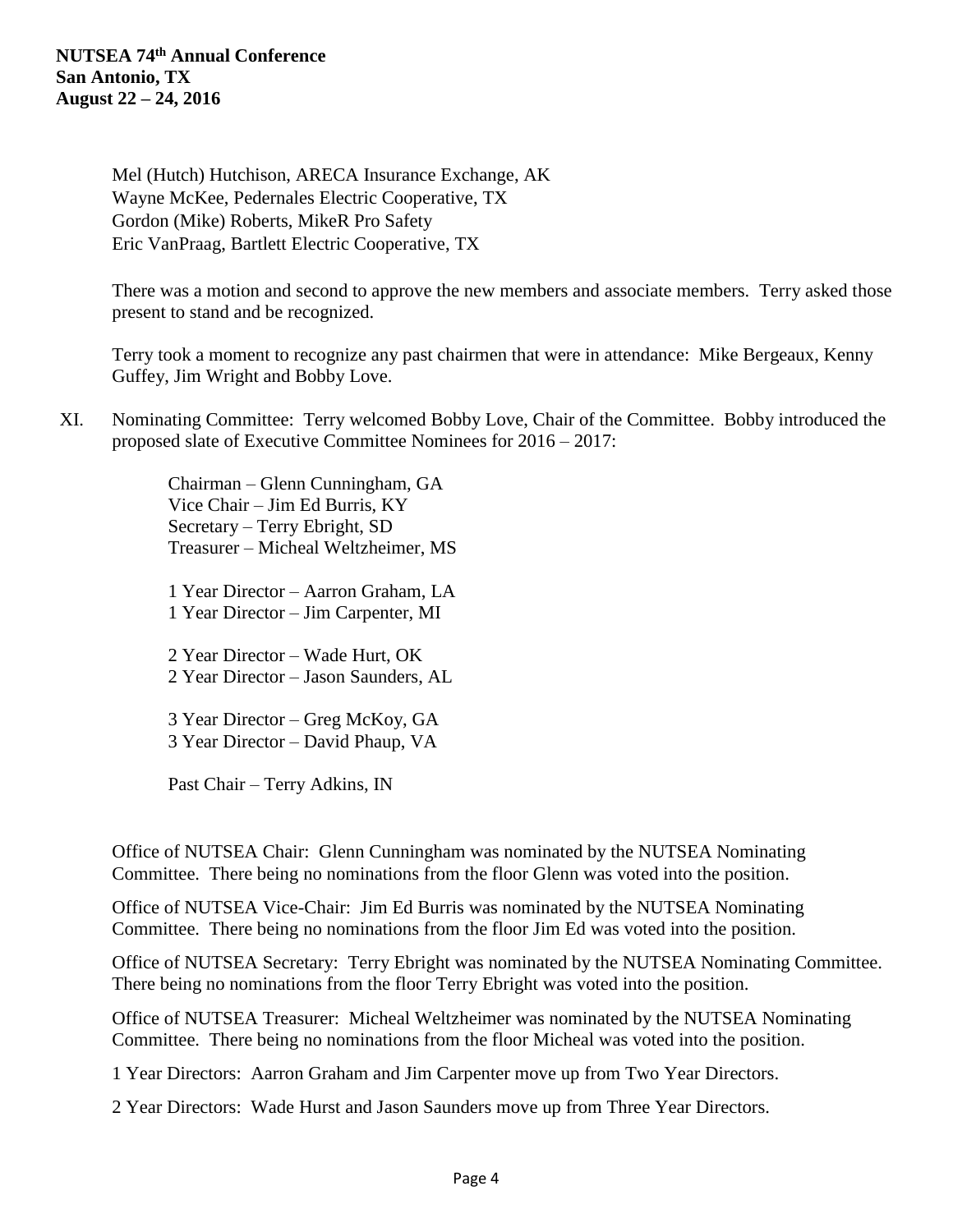3 Year Directors: Davis Phaup was nominated by the NUTSEA Nominating Committee. There being no nominations from the floor Davis was voted into the position.

3 Year Directors: Greg McKoy was nominated by the NUTSEA Nominating Committee. There being no nominations from the floor Greg was voted into the position.

XII. The business meeting recessed until 10:15 a.m. on Wednesday, August 24, 2016.

## **Wednesday, August 25, 2016 – Business Meeting**

- I. The meeting was called back to order at 10:15 a.m.
- II. The meeting minutes from 2015 were approved as written.
- III. Committee Reports:
	- a. Host Committee Reports: Danny Williams reported people in attendance with 156 members, 28 non-members, 57 guests representing 34 states and 21 vendors.
	- b. Resolutions Committee: Don Harbuck, Chairman recognized the members (Connie Sparks and Wes Lee). Don thanked Tami Knipstein for holding the speaker gifts that arrived for the conference. Speakers received gifts at the conclusion of their presentation. The Resolution Committee Chair appreciates the contributions by Mr. Wes Lee during his tenure and welcomes the newest member, Mr. Rusty Wannamaker.
	- c. Operations and Rules Committee: Garry Christopherson, Chair No report. The Committee is comprised of Steve Savon, Jason Saunders and Glenn Cunningham.
	- d. Membership Committee: Wes Lee, Chair had to leave the conference early and Wade Hurst reported in his place that there were 55 total applications for membership and associate membership with 24 states being represented. The Committee recommended 48 for Membership and 7 for Associate Membership. All were unanimously voted in. Committee members were Wade Hurst, Wendy Regan and Terry Ebright.
	- e. Regulatory Standards/Legislative Report: Martha Duggan, no report. Martha gave her Regulatory Update during the conference.
	- f. New Member Orientation Terry Adkins, Chair and Micheal Weltzheimer, Treasurer welcomed new members at the New Members luncheon which was held on Monday. All participants received a NUTSEA computer bag and flash drive with important information. Topics discussed: networking, sharing ideas and learning more about safety by listening to speakers and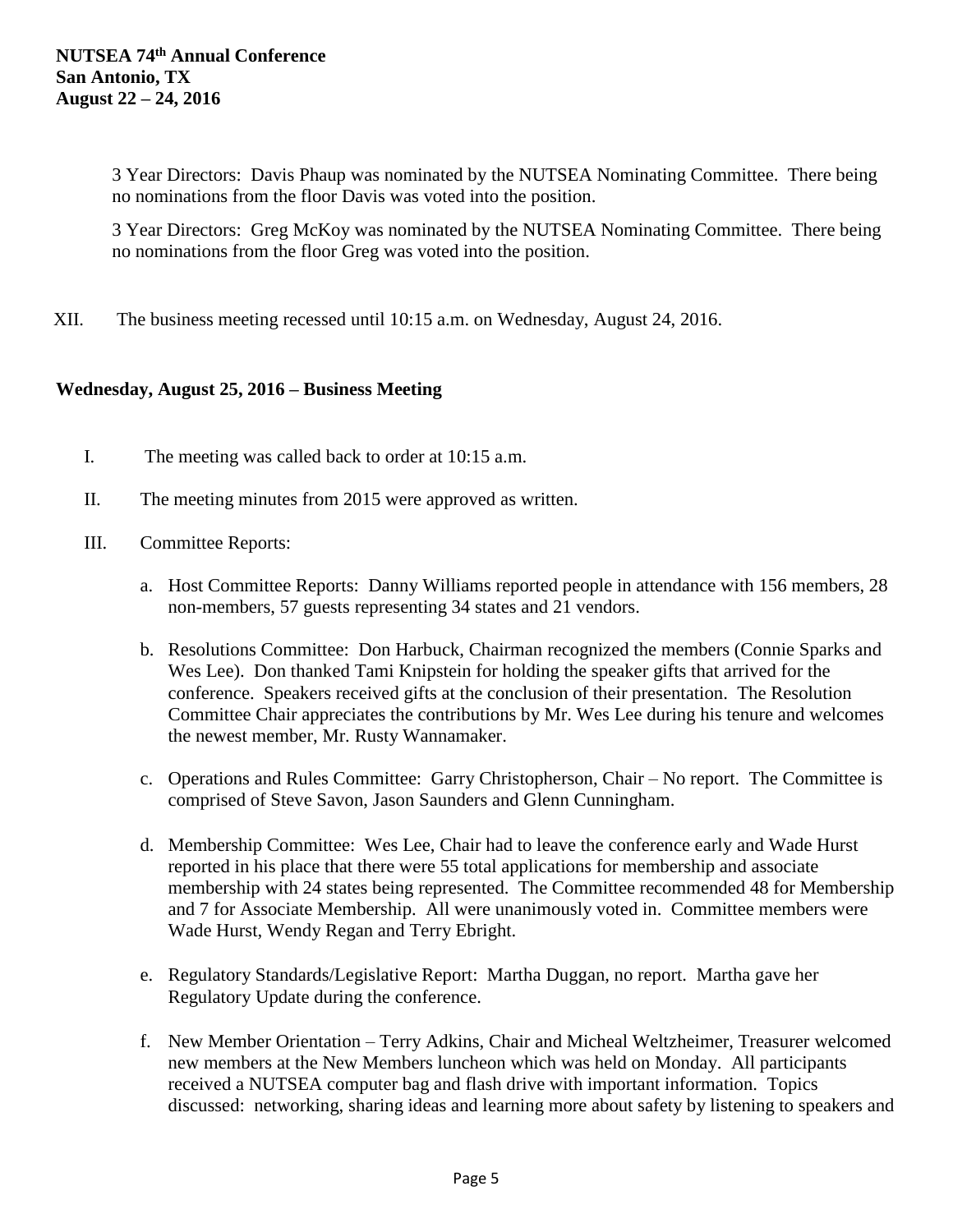attending workshops and the history of awards. Welcomed comments by Terry Ebright, Bobby Love and Jim Ed Burris.

- g. Generation & Transmission: Mike Willoughby, Chair reported that topics discussed were rubber gloving, keeping safety rules current, fall protection, G&T Roundtable, drug testing, wellness, nurse advocate, rescue teams, confined spaces, fitness centers, FR, driver safety programs, rest policies, staffing. Bud Branham came in to speak to the group about the NRECA serious incident focus.
- h. Distribution: Lou Delaby, Chair reported that there were 30 in attendance. Committee Members: Randy Hooten and Bobby Christmas. The topics that were discussed were after hour's safety, job briefings and crew inspections in documentation, review and recording. Other topics discussed were OSHA investigations, OSHA reporting – injuries. Ronnie Hindsman assisted with meeting.
- i. Job Training & Safety: Farris Leonard, Chair reported that there were 87 plus in attendance at the roundtable. Farris reported that the forum was a discussion on challenges and barriers faced daily by the safety professional. Group shared ideas, programs and experiences. Motivation to fight complacency was sub topic.
- j. SAIA: Greg McKoy, Chairman conducted the roundtable also in attendance was Vice Chairman, Darren Maddox (AL) and Secretary Rusty Wannamaker (SC). It was reported that the summer meeting was held in June  $21 - 23$  in Oklahoma City, OK hosted by the Oklahoma Association of Electric Cooperatives. They had 82 in attendance and voted on six new members. Over \$1,800 was raised to benefit Peppers Ranch which is a foster care community in Oklahoma. The SAIA website was displayed to show new content that has been added since the last meeting. The Ray Pantel Award winner was Bill Graham (OK). The fall meeting was held in conjunction with the NUTSEA Conference with 28 in attendance and 17 new members were voted on. 2017 Officers: Chairman – Darren Maddox (AL), Vice Chairman – Rusty Wannamaker (SC), Secretary – Wes Lee (MS). The 2017 Summer Conference will be held June 12 – 15 hosted by Kentucky Statewide in Lexington, KY. The upcoming meeting locations are 2018 Georgia and 2019 Kansas. There are currently 187 members from 22 states.
- k. Quad States: Joe McElroy-Director of Safety/Michigan, acted as recording secretary. The meeting commenced at 7:20 a.m. and adjourned at 7:57 a.m. There was not a quorum due to lack of states present at breakfast meeting. States in attendance: South Dakota, Michigan, Indiana, Wisconsin and Ohio (late arrival). There were 12 total current members present. As there was not a quorum, an attendance sign-up sheet was not passed. Discussions centered on the following topics: Safety Summit update, FEMA procurement, Use of Drone's and winter meeting location. The breakdown of the discussions follow:

**Safety Summit update**: It was explained to those in attendance that all appropriate documents have been sent for loading onto flash drives for the Safety Summit presentation. In addition to this, all appropriate documentation has been sent to NRECA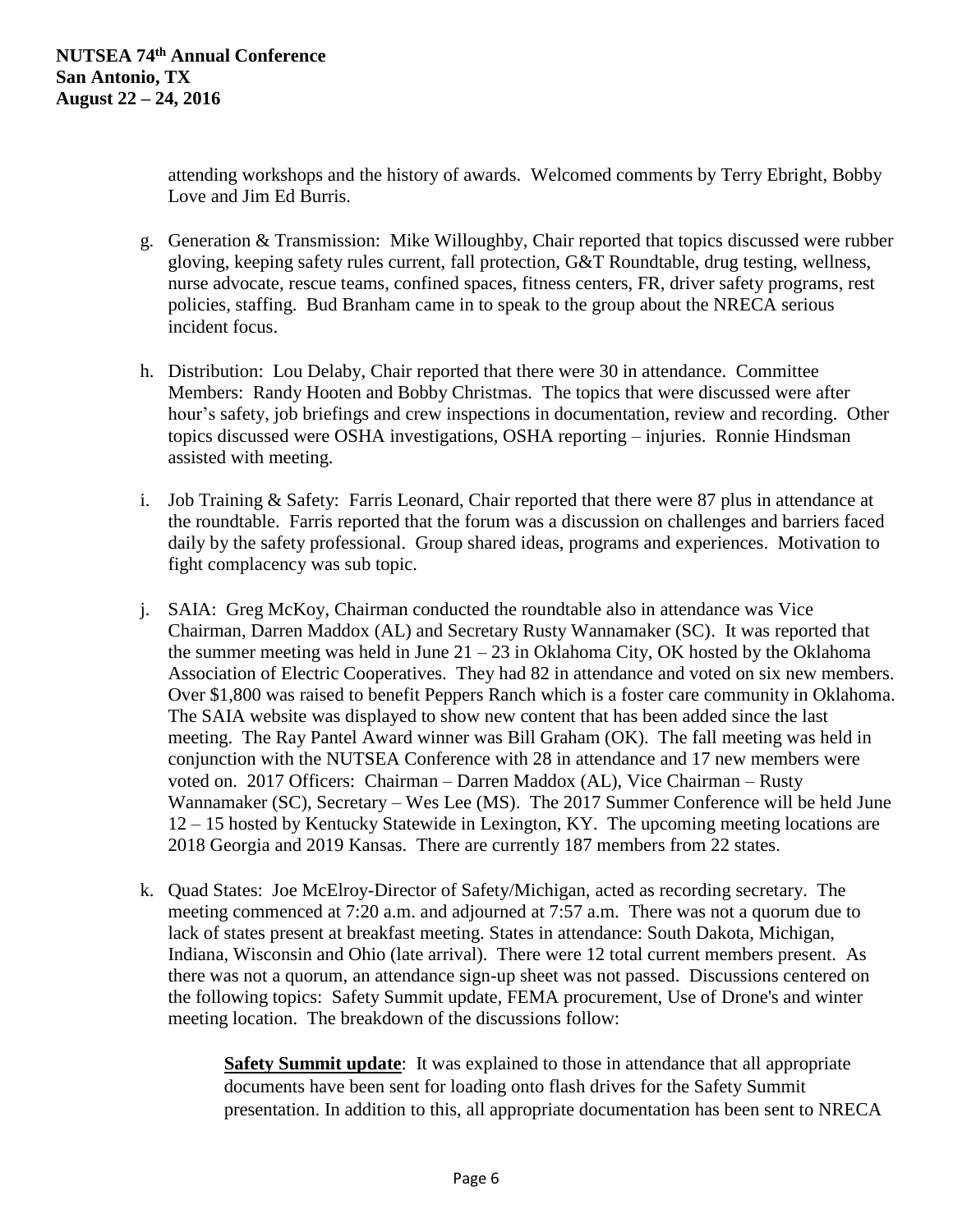to make necessary "Showcase" panels. Joe McElroy will follow up with Bud Branham to make sure this is completed to our satisfaction. Any issues will be sent to "Project Committee Chair" Matt Pociask.

**FEMA Procurement Policy:** As many of the Quad States members are also greatly involved in Mutual Aid restoration, Gayvin Strantz and Joe McElroy briefly updated the group on the recent Cooperative Mutual Aid Coordinators meeting held in Biloxi Mississippi. FEMA has highly recommended that individual utilities become aware of the "Process" that FEMA believes is critical before the emergency occurs. Additionally, FEMA and Office of Inspector General recommends that statewide have a seat in the "Emergency Operations Centers" run during events, normally through state governor's offices.

**Use of Drones**: South Dakota Rural Electric Association (SDREA) updated the attendees on how legislation has changed since the Quad States Summer meeting. Restrictions to "Line of Sight" drone operations have eased but other areas of concern still remain for now.

**Winter Meeting Location/Las Vegas:** The group briefly discussed the meeting location "issues" that have come up. There was a fear that some QS members would not be able to show up due to the Las Vegas location. Most in attendance believe that this is not a relevant issue.

- l. Treasurer's Report: Terry Ebright reported as of September 24, 2016 NUTSEA had \$222,505.94 in the bank with outstanding conference related invoices yet to be paid.
- m. Report on Hard Hat donation: \$2,640 was collected.
- n. NRECA Report: Bud Branham thanked all the safety professionals and leaders who support the RESAP program and briefly reviewed the program's mission … "Working together to create a culture of safety". Currently there are approximately 570 co-ops actively participating in RESAP, participation continues to grow due to the efforts of committed safety leaders in the field. The main goals of the program continue to be: 1. Increase leadership engagement, 2. Increase employee involvement, 3. Instill a continuous safety improvement process. The major projects underway this year are: Serious Injury and Fatality Initiative (SIF), Safety Leadership Summit and Leading Practices Showcase, redevelopment and implementation of the new RESAP online system and working directly with co-op leaders on safety as requested.

### **Old Business:**

None.